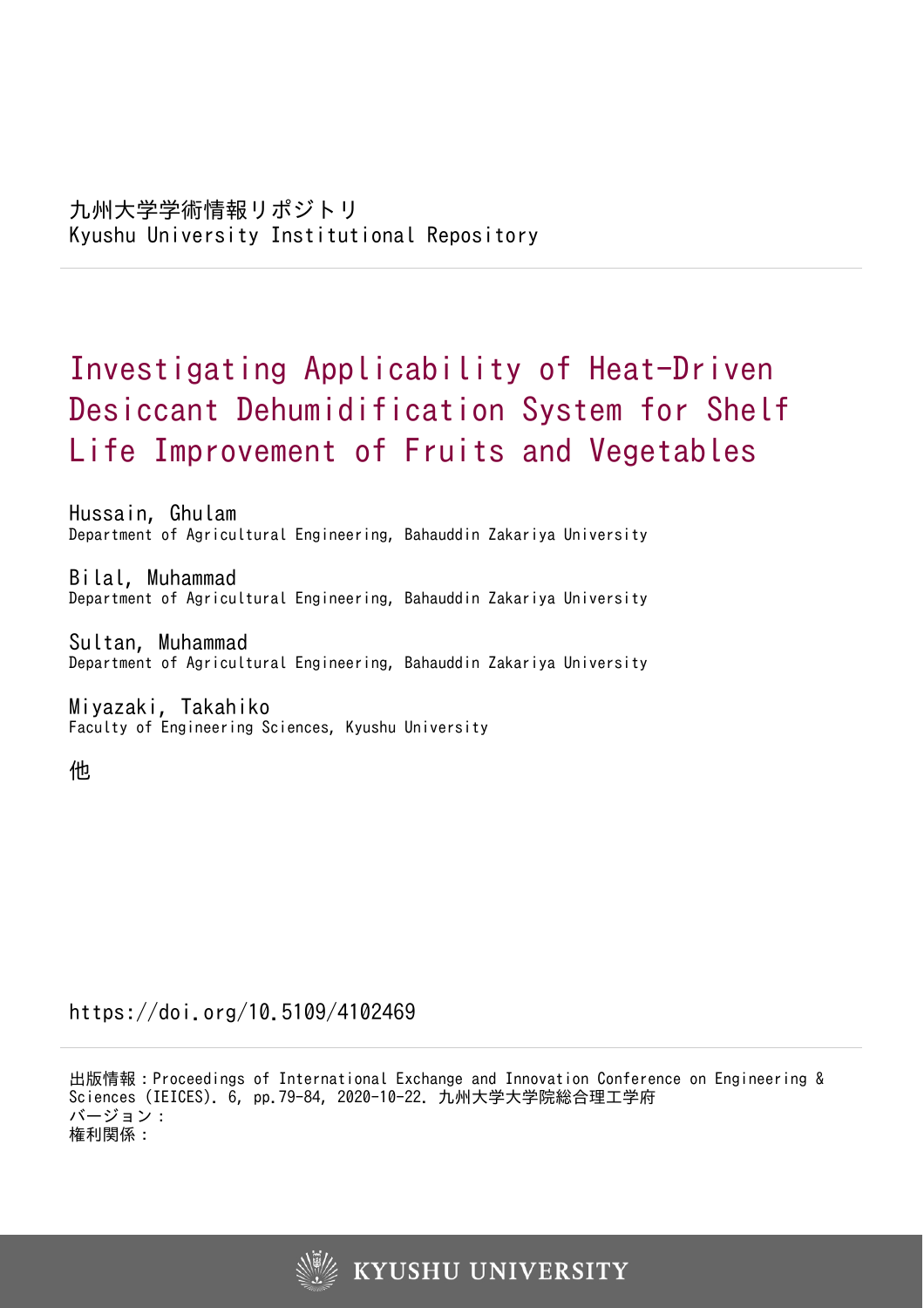# **Investigating Applicability of Heat-Driven Desiccant Dehumidification System for Shelf Life Improvement of Fruits and Vegetables**

Ghulam Hussain<sup>1,2</sup>, Muhammad Bilal<sup>1</sup>, Muhammad Sultan<sup>1</sup>,\*, Takahiko Miyazaki<sup>3</sup>, Muhammad H. Mahmood<sup>1</sup>, Zahid

 $M$  Khan<sup>1</sup>

<sup>1</sup>Department of Agricultural Engineering, Bahauddin Zakariya University, Multan 60800, Pakistan <sup>2</sup>Agricultural Mechanization Research Institute (AMRI), Old Shujabad Road, Multan, Pakistan <sup>3</sup>Faculty of Engineering Sciences, Kyushu University, Kasuga-koen 6-1, Kasuga-shi, Fukuoka 816-8580, Japan

\*Corresponding author email: [muhammadsultan@bzu.edu.pk](mailto:muhammadsultan@bzu.edu.pk)

**ABSTRACT:** *Fruits and vegetables are considered as highly perishable commodities and deteriorate very rapidly if not handled properly. Present study accentuates on use of desiccant air-conditioning (DAC) system for the storage of fruits and vegetables in challenging climatic conditions of Pakistan. The respiration and transpiration are the factors influencing the products quality and quantity. Post-harvest loss is one of the major concerns in storage life of fruits and vegetables. In this regard, more than half of the population in Pakistan experiencing food insecurity. Under these circumstances, conventional vapor compression air conditioning (VCAC) systems are being used globally to overcome the post-harvest losses but these systems are either expensive or unsuccessful. Therefore, to maintain the post-harvest nutritious value and shelf life of stored fruits and vegetables; a clean, low-cost, and energy efficient DAC system is presented in this study which can be maneuvered on low-grade waste heat, solar thermal energy and biomass.*

**Keywords:** climate change, food security, dehumidification, air-conditioning, storage

# **1. INTRODUCTION**

Agricultural food products (fruits and vegetables) shows respiration, transpiration and ripening processes after the harvesting too. These products may start deface in a short interval of time due to the presence of high moisture contents (60-95%) and escalate the postharvest losses (PHL) [1,2]. Ambient air temperature and humidity are those major factors that have great impact and contribution in postharvest losses [3]. However, product quality (shape, firmness, color) can be sustained considerably by reducing the PHL [3–6]. Reduction of PHL can be achieved by providing the proper cooling and storage conditions to products straight after their harvest that will ultimately control the nutritional level and increase the shelf-storage life. In view of this, the shelfstorage life of agricultural products can be improved by evading the cooling delays after harvesting, as if lettuce will remain under optimum standard storage conditions in the period of one hour right after the harvest then its storage life can be protracted to 12 days [4,7–11]. The shelf life of fruits and vegetables can be increased by reducing the physiological, chemical and as well as biological changes through controlled temperature and relative humidity in storage structures. The temperature and relative humidity are the crucial factors in cold storages for the quality of fruits and vegetables because these affects directly related with the physiological and biological reactions [3,12–15]. The factors affecting postharvest quality of product is shown in Fig. 1. The preharvest, harvest and postharvest factors causes diseases, mechanical injuries, ripening issues, water loss issues and thus affects the products quality. All these factors are directly connected to the controlled



Fig. 1. Factors affecting product quality, reproduced from [1]

environment which should be maintained for better storage life of fruits and vegetables. Higher content of water activity  $(a_w)$  present in biological activities is also one of the major factors that directly affects the fresh agricultural products quality [16–21]. Due to extravagant transpiration processes the products quality affected in terms of physical appearance (wilting), net weight, flavor and nutritional value by the loss of moisture happens in a considerable amount [1,6,22,23]. Therefore, management of these factors is crucial for qualitative storage of fruits and vegetables. Conventional vapor compression air conditioning systems are commonly used in storage of agricultural products but these are not suitable for storage of mostly tropical fruits and vegetables at farm because of discoloration and chilling injuries [2,22,24,25]. These conventional systems consume more energy and liberates harmful gases like chlorofluorocarbon (CFC) and affects the environment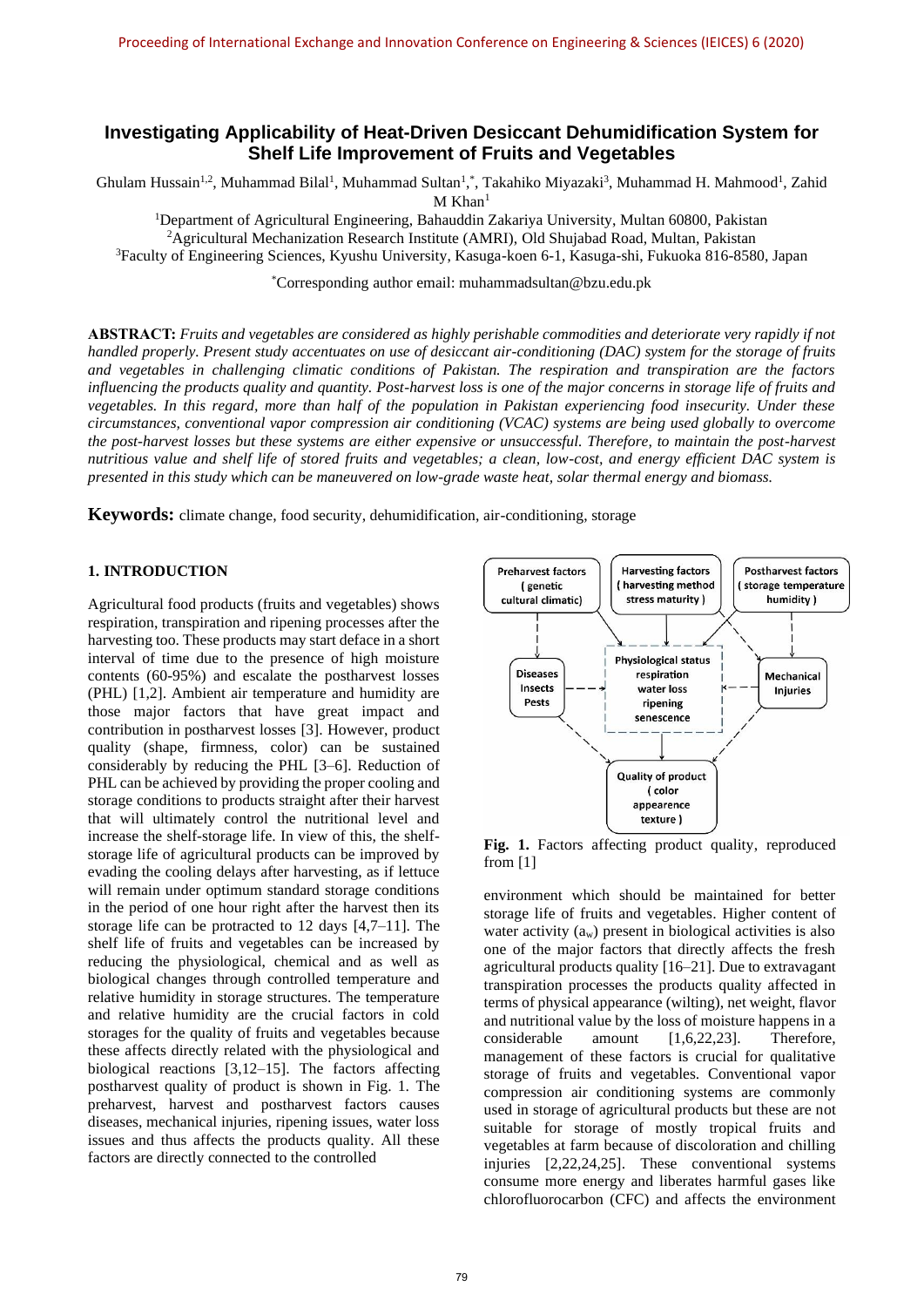[24,26,27]. The postharvest agricultural products respire according to eq 1 [28]

$$
C_6H_{12}O_6 + 6O_2 \rightarrow 6CO_2 + 6H_2O + respiration heat
$$
  
(1)

Ambient oxygen reacts with the sugar of the product and produces water and oxygen. So, the respiration heat is released and agricultural products consume oxygen for respiration and respiration rate (Q) can be calculated using relationship given below

$$
Q = \frac{10.7\theta_1}{36 \times 10^5} (1.8T + 32)^{\theta_2}
$$
 (2)

The main reason behind all the PHL is the lack of proper storage facilities at the farm level and this entails the eminence of eco-friendly, low-cost cooling technologies functions with renewable energy such as Desiccant air conditioning (DAC) system which has the ability to deal with the both loads (sensible and latent) precisely [29,30]. This distinction of the DAC system to deal both the loads can be used for the storage of agricultural food products (fruits and vegetables) and it is proposed in this study. The working and efficiency of DAC systems has been reported in the literature [3,17,24,31–35].

#### **2. METHODOLOGY**

The methodology adopted for the study includes the development of ideal storage zones for various agricultural food products on psychrometric chart as shown in Fig. 2. All the products in groups belong to the same temperature and relative humidity zones. The bananas, bitter melon, and breadfruit relates to the same group in terms of required temperature and relative humidity for better storage. Also, the sapodilla, sugar apples, sweet potatoes, cucumbers, onions, mushrooms, cabbage, papayas, pineapples and garlic are categorized

into groups. The desiccant air conditioning system can achieve the controlled temperature and humidity conditions. Air dehumidification data was obtained from the DAC system installed at Department of Agricultural Engineering, Bahauddin Zakariya University, Multan to analyze the performance of DAC system and to check the applicability of the proposed system for the optimal storage of agricultural food products. The proposed DAC system includes two processes (dehumidification (1-2-3- 4) and regeneration (1-5-6-7)) as shown in Fig. 3. Ambient humid air enters in desiccant unit at stage 1 and exit at stage 2 after dehumidification*.* In this, the desiccant wheel absorbs the moisture from the ambient air and dehumidifies it. Flat plate heat exchanger with effectiveness of 0.9 is used in this system. Maisotsenko cycle (M-cycle) evaporative cooler of effectiveness (0.6) is installed with DAC system to provide the required storage conditions for agricultural food products. In the proposed system, the dehumidification performance of silica gel based desiccant air conditioning system was analyzed using the equations given below

$$
T_{dp} = T - \left(\frac{100 - RH}{5}\right) \tag{3}
$$

$$
h = 1.006T + X(2501 + 1.86T)
$$
 (4)

$$
q_{eq} = m(h_{out} - h_{in})
$$
 (5)

$$
X = 0.62 \frac{p_v}{p_{atm} - p_v} \tag{6}
$$

$$
\Delta X = X_{in} - X_{out} \tag{7}
$$

$$
T_3 = T_2 - \varepsilon_{HX}(T_2 - T_1) \tag{8}
$$

$$
T_4 = T_3 - \varepsilon_{M_{\text{cycle}}}(T_3 - T_{1wb}) \tag{9}
$$

where  $T_{dp}$  represents dew point temperature ( $\rm{^{\circ}C}$ ), h represents enthalpy, X represents humidity ratio, q<sub>eq</sub> and



Fig. 2. Proposed desiccant air conditioning system for storage of fruits and vegetables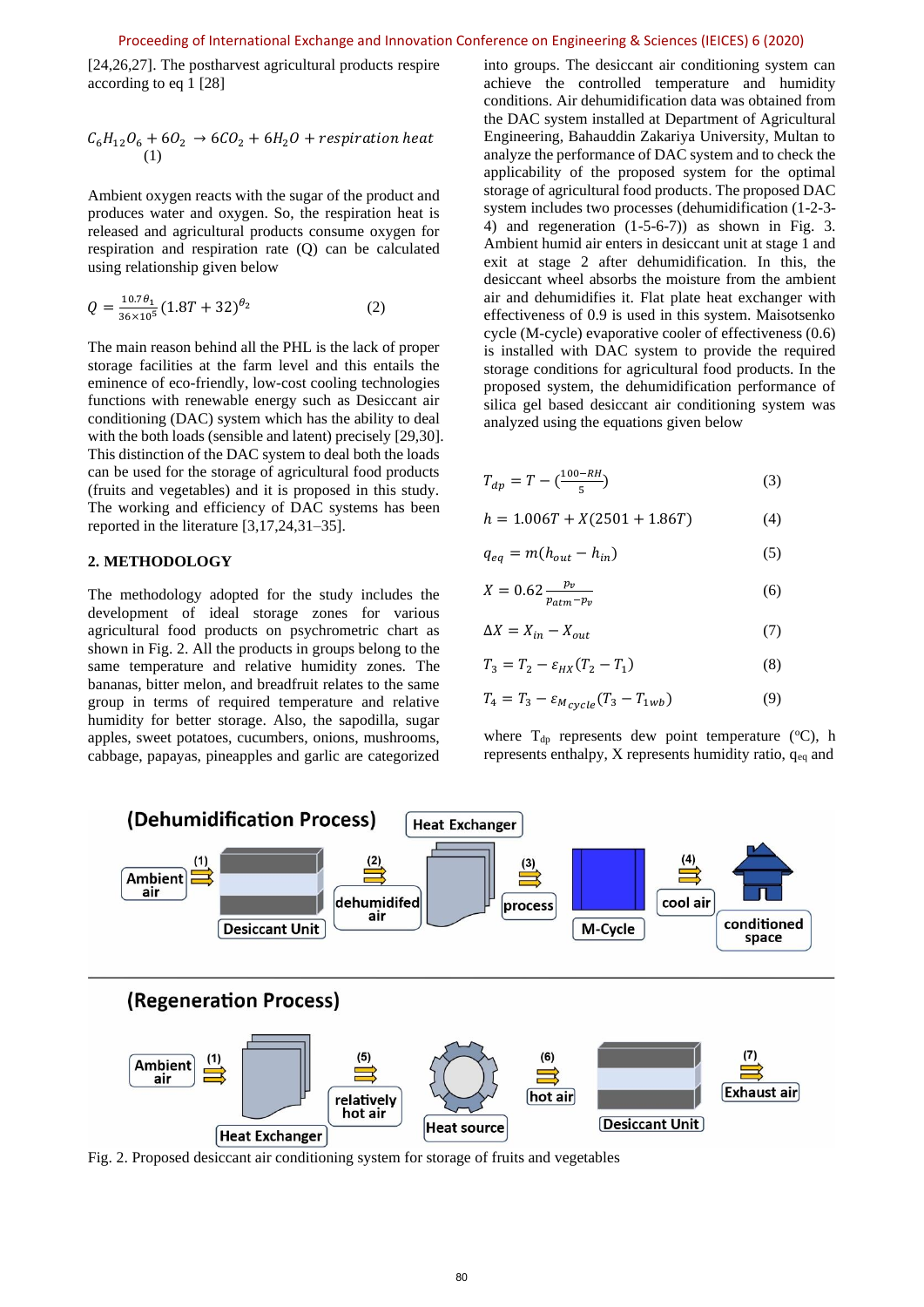

Fig. 3.Ideal storage zones for fruits and vegetables [2]

m represents the isosteric heat of adsorption and mass flow rate, respectively. The ambient air passes through solid desiccant-based dehumidification unit which slightly increases the temperature and dehumidifies the air. The process air passes through sensible heat exchanger which reduces the temperature, without affecting humidity ratio of the process air. This process air is used for product storage in a storage chamber. For regeneration process, either ambient air or return air from the storage chamber can be used for the regeneration of the solid desiccant (i.e. silica gel). The ambient air was used in this case. Ambient air passes through the sensible heat exchanger which transfers the heat from the process air (in dehumidification cycle) to the ambient air slightly increasing its temperature. The regeneration air passes through a heating source (usually a solar collector, but biomass, low grade waste heat from different sources, etc. can be used) which increases the temperature of the regeneration air. The regeneration air desorbs the silica gel solid desiccant, increasing the temperature of the silica gel which is transferred to the ambient air (in dehumidification cycle), hence completing the cycle. The regeneration air absorbs the moisture and is released from the desiccant as exhaust air. The detailed results and discussion are given below in next sections

#### **3. RESULTS AND DISCUSSION**

In this study, the proposed DAC system is investigated for the optimum storage of agricultural food products (fruits and vegetables). The DAC system works in two cycles namely regeneration and dehumidification in same process i.e. 30min for regeneration and 30min for dehumidification. In DAC, the air is dehumidified due to water vapor pressure deficit between air and desiccant sides. The phase of water vapor changes from vapor to liquid, so it must to release the heat equivalent to heat of condensation. For that purpose, mostly desiccant dehumidification processes must include the HX process in order to achieve and recover the heat for regeneration process. The performance of silica gel-based desiccant dehumidification system was experimentally tested with two arrangements (cross flow and axial flow). Fig. 4(a) shows the experimental relationships of temperature and relative humidity for cross flow arrangement at 20:20 min. When regeneration temperature increases then supply air temperature also increases thus relative humidity decreases. The air enters at relative humidity of about 40-50% and exit at about 30-40%, so it is clear that it has the potential to dehumidify the air at maximum efficiency. While, the Fig. 4(b) shows the experimental relationships of temperature and relative humidity for cross flow arrangement at 30:30 min. It is clear from the figure that the air enters into the system at relative humidity of about 30-50% and exit at about 10-30%, so with the increasing time of dehumidification and regeneration, it dehumidifies a lot. And also, the RH for the storage of fruits and vegetables at temperatures 15- 25°C varies for each fruit and vegetable (bananas, cucumbers, sapodilla, sugar apples, sweet potatoes, garlic, papayas, pineapples). The most important point in DAC system is that the dehumidification cycle. It can also be said that the regeneration cycle can be more shortened by employing higher regeneration temperature. Adsorption kinetics phenomenon is one of the main factors for this kind of behavior. Fig. 5. describes the wet bulb temperature and humidity ratio profiles in both regeneration and dehumidification cycles in DAC system. It is clear from the figure that the system works very efficiently to increase the shelf life of fruits and behavior of processes. It shows a huge potential and the required level of transpiration, fermentation and respiration for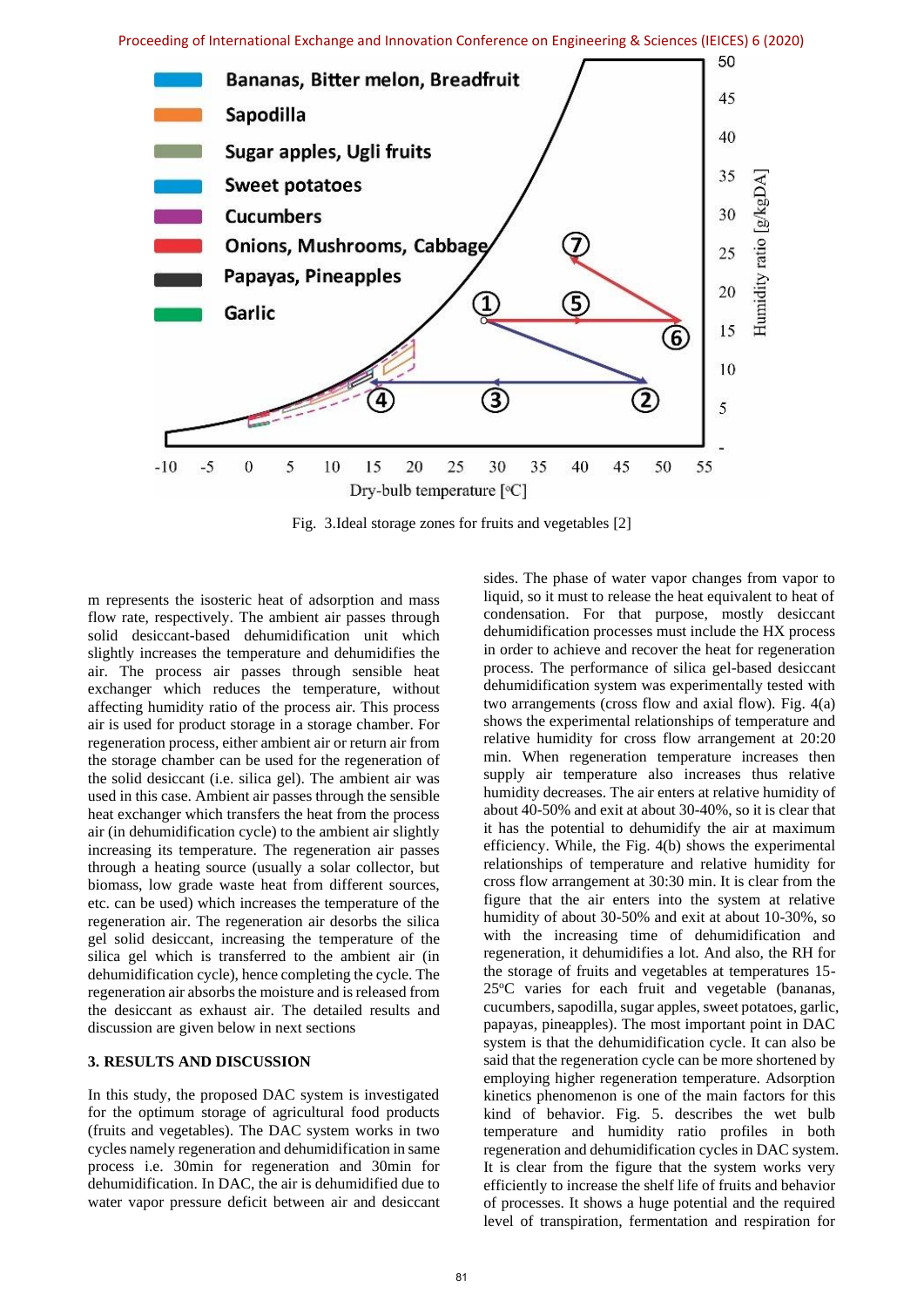#### Proceeding of International Exchange and Innovation Conference on Engineering & Sciences (IEICES) 6 (2020)

fruits and vegetables can be maintained and achieved by the exposure of dehumidified air must be longer than the regeneration cycle in order to establish an efficient



**Fig. 4.** Experimental profiles of cross flow arrangement of DAC system with (a) 20:20 min and (b) 30:30 min

dehumidification system. In Fig. 6(a) , the air enters at relative humidity of 30-50% and exits at about 20-40% and thus indicates the effectiveness of proposed DAC system. The DAC can be used in many applications with this arrangement of proposed system. Fig. 6(b) shows the dehuumidifcation and regeneration cycles at 30:30 and 40:40 min. The air enters at relative humidity range 20- 50% and exits at about 15-40%. From the above discussion, it is clear that the dehumidifed air conditions are very crucial for the performance of desiccant air conditioning system.



**Fig. 5.** Experimental profile of wet bulb temperature and humidity ratio



**Fig. 6**. Experimental profiles of axial flow arrangement of DAC system with (a) 30:30 min and (b) 45:45 min

#### **4. CONCLUSIONS**

In this study the applicability of proposed DAC system for storage of agricultural food products (fruits and vegetables) has been investigated. The ideal storage zones for agricultural food products was developed on psychrometric chart. The dehumidification performance of DAC system is analyzed by obtaining the inlet and outlet conditions data for two arrangements (cross flow and axial flow). The experimental profiles of temperature and relative humidity in both the cycles of DAC (regeneration and dehumidification) was established to check the performance of desiccant dehumidification. Flat plate heat exchanger is used to recover the heat of adsorption. Maisotsenko cycle was installed with DAC system to achieve the required zones for storage. From all above relations, it has been seen that DAC system can be an optimal solution for the storage of agricultural food products at farm. This low-cost and environmentally friendly system is the best option to increase the shelfstorage life and to overcome the food security issues.

#### **Acknowledgements**

All this work is part of the Ph.D. research of Mr. Ghulam Hussain ( $1<sup>st</sup>$  Author). This research work has been carried out in the Department of Agricultural Engineering, Bahauddin Zakariya University, Multan-Pakistan. This research was funded by Bahauddin Zakariya University, Multan-Pakistan under the Director Research/ ORIC grant titled "Thermodynamic evaluation of low-cost air-conditioning systems for various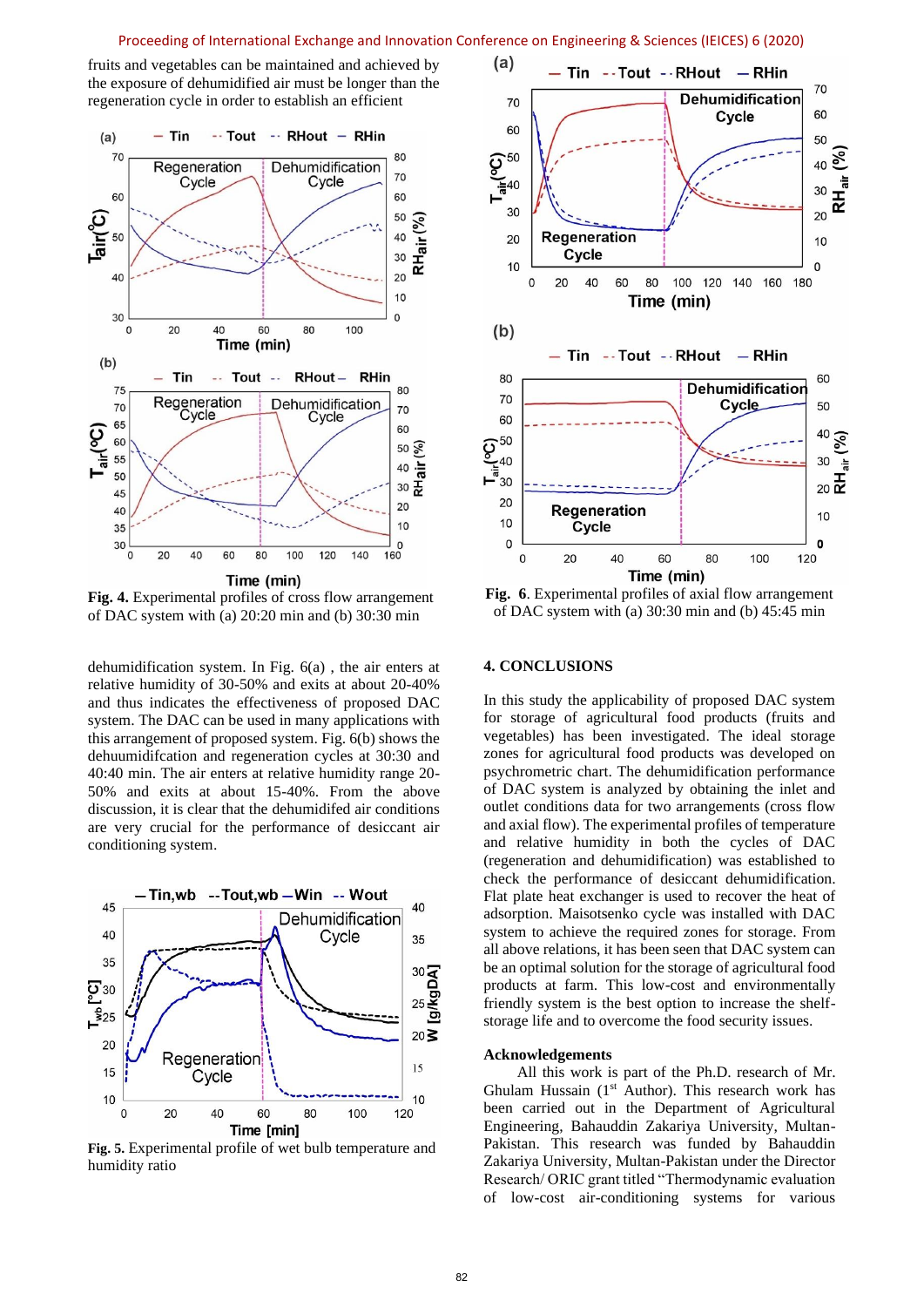#### Proceeding of International Exchange and Innovation Conference on Engineering & Sciences (IEICES) 6 (2020)

applications" awarded to Principal Investigator: Dr. Muhammad Sultan*.*

# **Conflict of interest**

The authors declare no conflict of interest.

# **5. REFERENCES**

- [1] Durance T. 2002 Handbook of Food Preservation. vol. 35. https://doi.org/10.1016/s0963-9969(00)00143-5.
- [2] Kader AA. 2013 Postharvest Technology of Horticultural Crops - An Overview from Farm to Fork. J Appl Sci Technol 1:1–8.
- [3] Mahmood MH, Sultan M, Miyazaki T, Koyama S. 2015 STUDY ON DESICCANT AIR-CONDITIONING SYSTEM FOR AGRICULTURAL PRODUCT STORAGE IN PAKISTAN. Proc. Int. Exch. Innov. Conf. Eng. Sci., Interdisciplinary Graduate School of Engineering Sciences, Kyushu University; , p. 1.
- [4] do Nascimento Nunes MC. 2015 Correlations between subjective quality and physicochemical attributes of fresh fruits and vegetables. Postharvest Biol Technol 107:43–54.
- [5] Shamim JA, Hsu W-L, Kitaoka K, Paul S, Daiguji H. 2018 Design and performance evaluation of a multilayer fixed-bed binder-free desiccant dehumidifier for hybrid airconditioning systems: Part I–experimental. Int J Heat Mass Transf 116:1361–9.
- [6] Lal Basediya A, Samuel DVK, Beera V. 2013 Evaporative cooling system for storage of fruits and vegetables - A review. J Food Sci Technol 50:429–42. https://doi.org/10.1007/s13197-011- 0311-6.
- [7] Agüero M V., Viacava GE, Moreira MR, Roura SI. 2014 Delayed Cooling or Suboptimal Storage Temperatures Reduce Butterhead Lettuce Shelf-Life. Int J Veg Sci 20:59–77. https://doi.org/10.1080/19315260.2012.757572.
- [8] Longo GA, Gasparella A. 2015 Three years experimental comparative analysis of a desiccant based air conditioning system for a flower greenhouse: assessment of different desiccants. Appl Therm Eng 78:584–90.
- [9] Chen L, Chen SH, Liu L, Zhang B. 2018 Experimental investigation of precooling desiccant-wheel air-conditioning system in a high-temperature and high-humidity environment. Int J Refrig 95:83–92.
- [10] Maroulis ZB, Tsami E, Marinos-Kouris D, Saravacos GD. 1988 Application of the GAB model to the moisture sorption isotherms for dried fruits. J Food Eng 7:63–78.
- [11] Higashi T, Yamaguchi M, Nakagawa N, Dang C, Hihara E. 2018 Gravimetric method for sorption performance measurement of desiccant wheel and desiccant coated heat exchanger. Appl Therm Eng 144:639–46.
- [12] Enteria N, Yoshino H, Satake A, Mochida A, Takaki R, Yoshie R, et al. 2010 Development and construction of the novel solar thermal desiccant cooling system incorporating hot water production. Appl Energy 87:478–86.
- [13] Nalbandi H, Seiiedlou S, Ghasemzadeh HR, Rangbar F. 2016 Innovative Parallel Airflow System for forced-air cooling of strawberries. Food Bioprod Process 100:440–9.
- [14] Mishra VK, Gamage T V. 2007 Postharvest physiology of fruit and vegetables. Handb. food Preserv., CRC press; , p. 37–66.
- [15] Becker BR, Fricke BA. 1996 Simulation of moisture loss and heat loads in refrigerated storage of fruits and vegetables. New Dev Refrig Food Saf Qual:210–21.
- [16] Labuza TP. 1975 Sorption Phenomena in Foods: Theoretical and Practical Aspects. Theory, Determ Control Phys Prop Food Mater:197– 219. https://doi.org/10.1007/978-94-010-1731- 2\_11.
- [17] Mahmood MH, Sultan M, Miyazaki T. 2019 Solid desiccant dehumidification-based airconditioning system for agricultural storage application: Theory and experiments. Proc Inst Mech Eng Part A J Power Energy 0:1–14. https://doi.org/10.1177/0957650919869503.
- [18] Jiang F, Dai L, Yao Y. 2018 Polyamide 6-LiCl nanofibrous membrane as low-temperature regenerative desiccant with improved stability. Nanotechnology 29:185702.
- [19] Jani DB, Mishra M, Sahoo PK. 2015 Performance studies of hybrid solid desiccant– vapor compression air-conditioning system for hot and humid climates. Energy Build 102:284– 92.
- [20] Singh RP. 1994 Scientific principles of shelf life evaluation. Shelf life Eval. foods, Springer; , p. 3–26.
- [21] Olosunde WA, Aremu AK, Onwude DI. 2016 Development of a solar powered evaporative cooling storage system for tropical fruits and vegetables. J Food Process Preserv 40:279–90.
- [22] Mahajan P V., Rodrigues FAS, Motel A, Leonhard A. 2008 Development of a moisture absorber for packaging of fresh mushrooms (Agaricus bisporous). Postharvest Biol Technol 48:408–14. https://doi.org/10.1016/j.postharvbio.2007.11.00 7.
- [23] Dauthy ME. 1995 Fruit and vegetable processing. FAO; .
- [24] Sultan M, El-Sharkawy II, Miyazaki T, Saha BB, Koyama S. 2015 An overview of solid desiccant dehumidification and air conditioning systems. Renew Sustain Energy Rev 46:16–29. https://doi.org/10.1016/j.rser.2015.02.038.
- [25] Vala K V, Saiyed F, Joshi DC. 2014 Evaporative Cooled Storage Structures : An Indian Scenario. Trends Post Harvest Technol 2:22–32.
- [26] Mahmood MH, Sultan M, Miyazaki T, Koyama S, Maisotsenko VS. 2016 Overview of the Maisotsenko cycle – A way towards dew point evaporative cooling. Renew Sustain Energy Rev 66:537–55.

https://doi.org/10.1016/j.rser.2016.08.022.

[27] Uçkan İ, Yılmaz T, Hürdoğan E, Büyükalaca O. 2013 Experimental investigation of a novel configuration of desiccant based evaporative air